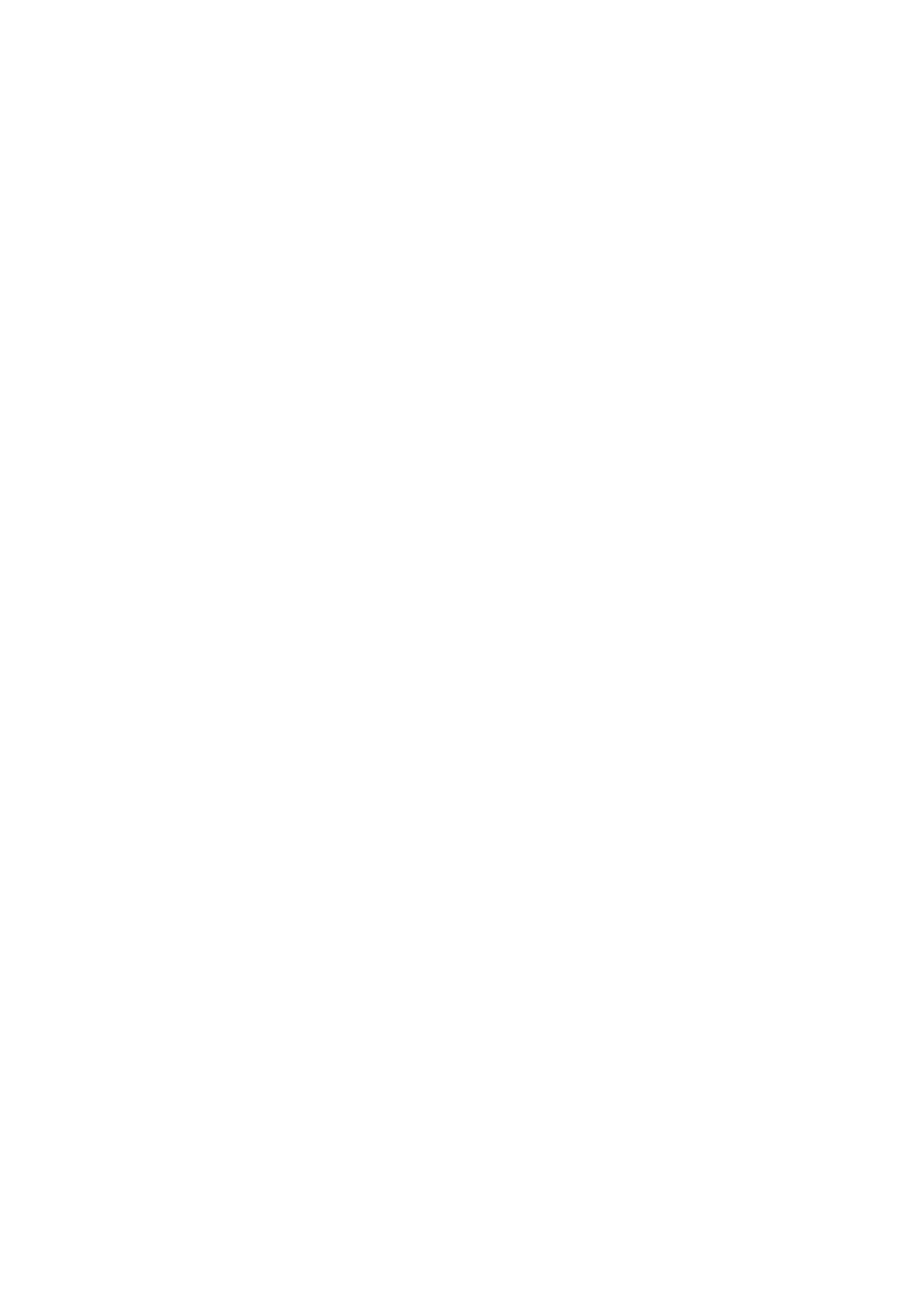*I certify that this public bill, which originated in the Legislative Assembly, has finally passed the Legislative Council and the Legislative Assembly of New South Wales.*

> *Clerk of the Legislative Assembly. Legislative Assembly, Sydney, , 2012*



New South Wales

# **City of Sydney Amendment (Central Sydney Traffic and Transport Committee) Bill 2012**

Act No , 2012

An Act to amend the *City of Sydney Act 1988* to establish the Central Sydney Traffic and Transport Committee; and for other purposes.

*I have examined this bill and find it to correspond in all respects with the bill as finally passed by both Houses.*

*Assistant Speaker of the Legislative Assembly.*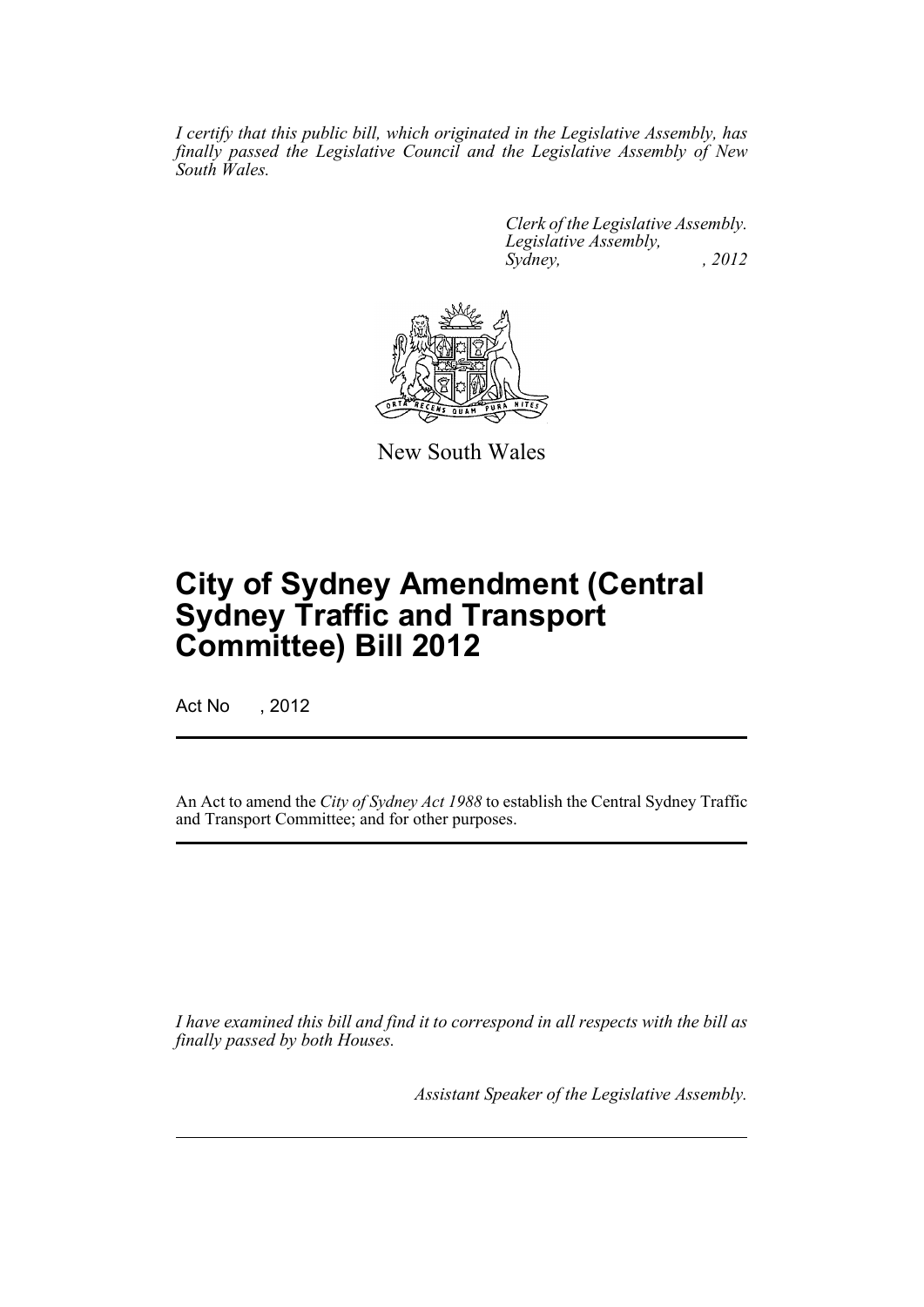# <span id="page-3-0"></span>**The Legislature of New South Wales enacts:**

# **1 Name of Act**

This Act is the *City of Sydney Amendment (Central Sydney Traffic and Transport Committee) Act 2012*.

# <span id="page-3-1"></span>**2 Commencement**

- (1) This Act commences on the date of assent to this Act, except as provided by subsection (2).
- (2) So much of Schedule 1 [6] as inserts sections 51L, 51M and 51N into the *City of Sydney Act 1988* commences on a day or days to be appointed by proclamation.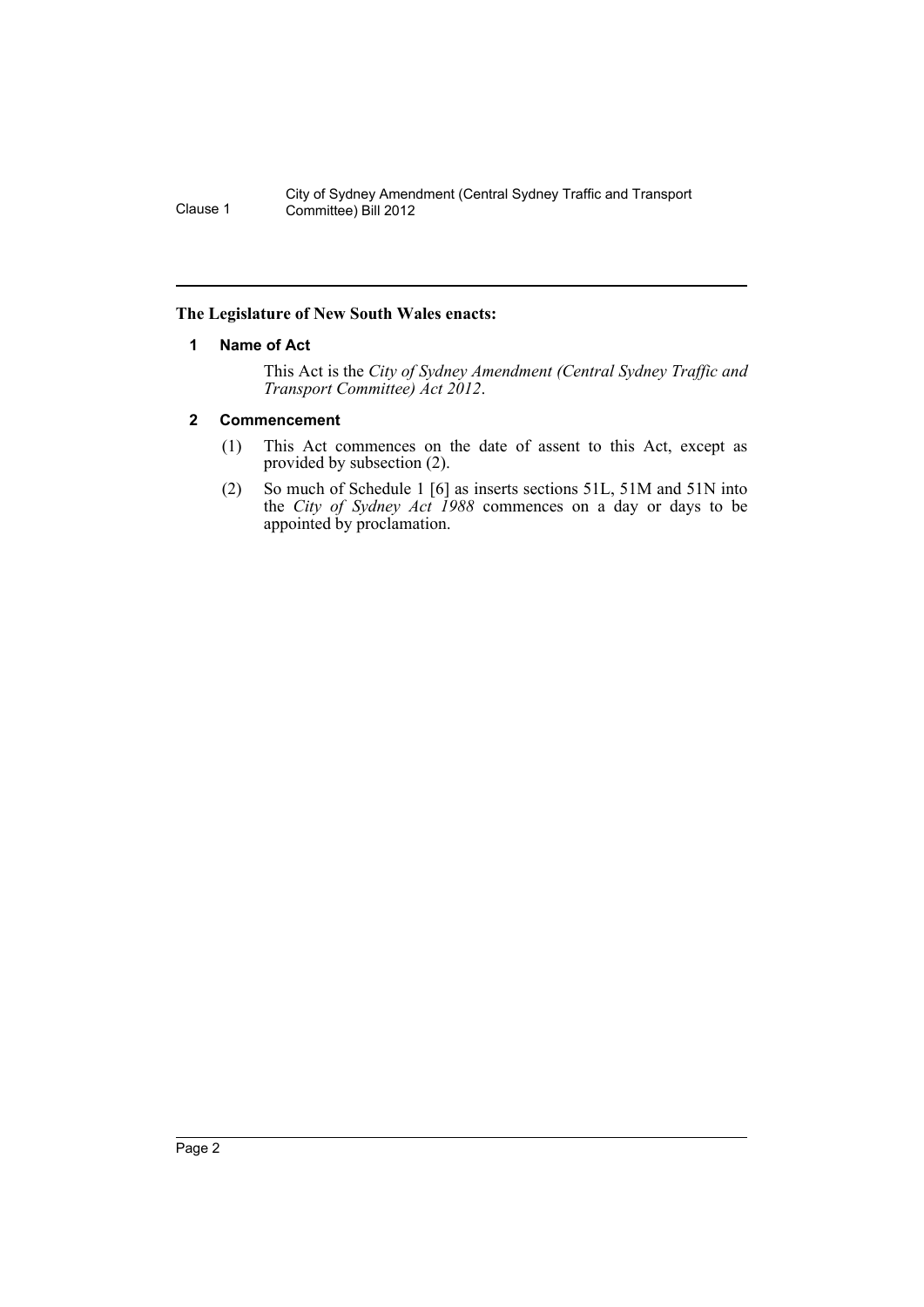Amendment of City of Sydney Act 1988 No 48 Schedule 1

# <span id="page-4-0"></span>**Schedule 1 Amendment of City of Sydney Act 1988 No 48**

### **[1] Long title**

Insert "to establish a Central Sydney Traffic and Transport Committee for the Sydney Central Business District;" after "City of Sydney;".

### **[2] Section 3 Principal Act and traffic and transport legislation**

Omit "(Part 4 and Schedule 1 excepted)" from section 3 (2).

Insert instead "(Parts 4 and 4A and Schedules 1 and 2 excepted)".

#### **[3] Section 3 (4)**

Insert after section 3 (3):

(4) In the event of an inconsistency between Part 4A of this Act and any traffic and transport legislation, this Act prevails to the extent of the inconsistency.

#### **[4] Section 4 Definitions**

Insert in alphabetical order in section 4 (1):

*Central Sydney Traffic and Transport Committee* (or *CSTTC*) means the Central Sydney Traffic and Transport Committee established by this Act.

*Sydney Central Business District* (or *Sydney CBD*)—see section 4A.

*traffic and transport legislation* means the following Acts and the regulations made under those Acts:

- (a) the *Transport Administration Act 1988*,
- (b) the *Roads Act 1993*,
- (c) an Act that forms part of the road transport legislation as defined in the *Road Transport (General) Act 2005*,
- (d) the *Barangaroo Delivery Authority Act 2009*,
- (e) the *Sydney Harbour Foreshore Authority Act 1998*,
- (f) the *Passenger Transport Act 1990*,
- (g) an Act that is prescribed by the regulations for the purposes of this definition.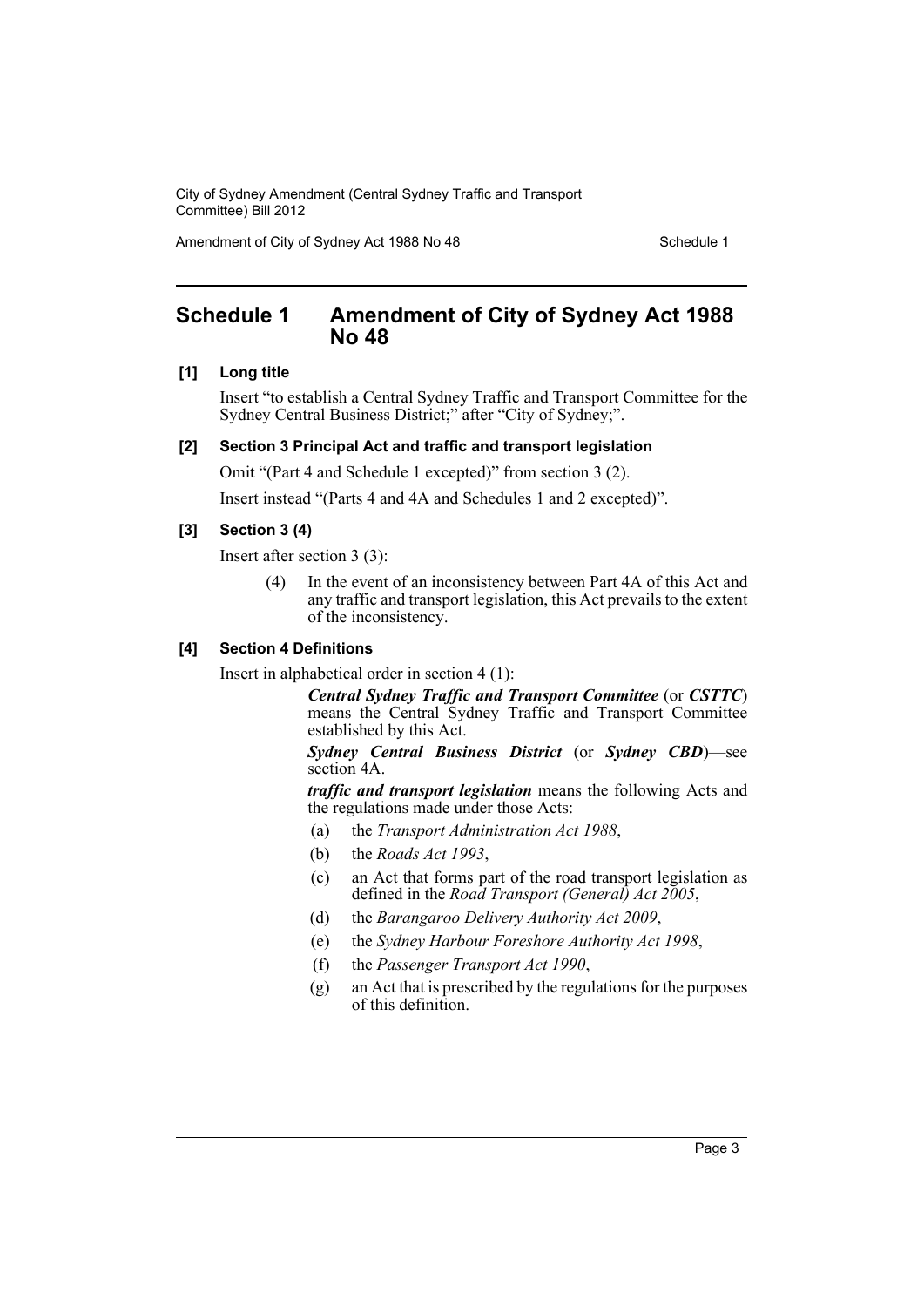Schedule 1 Amendment of City of Sydney Act 1988 No 48

# **[5] Section 4A**

Insert after section 4:

# **4A Sydney Central Business District**

(1) In this Act:

*Sydney Central Business District* (or *Sydney CBD*) means the land in the City of Sydney shown as being the Sydney Central Business District on the Central Sydney Traffic and Transport Committee Operational Area Map.

- (2) The reference in subsection (1) to the Central Sydney Traffic and Transport Committee Operational Area Map is a reference to the map by that name presented to the Speaker of the Legislative Assembly (by or on behalf of the Member of the Assembly who introduced the Bill for the Act inserting this definition in this Act) when the Bill was introduced into the Assembly, as amended or replaced from time to time by maps of land in the City of Sydney declared in accordance with this section to amend or replace that map.
- (3) The declaration that a map amends or replaces the Central Sydney Traffic and Transport Committee Operational Area Map is to be made by the regulations.
- (4) Any such maps are to be kept and made available for public access in accordance with arrangements approved by the Minister.
- (5) For the purposes of this Act, a map may be in, and may be kept and made available in, electronic or paper form, or both. **Note.** The maps adopted by this Act are to be made available on the official NSW legislation website in connection with this Act.
- **[6] Part 4A**

Insert after section 51:

# **Part 4A Central Sydney Traffic and Transport Committee**

# **Division 1 Preliminary**

# **51A Object of Part**

The object of this Part is to establish a committee consisting of representatives of the State government and the City Council to provide for effective co-ordination of transport and traffic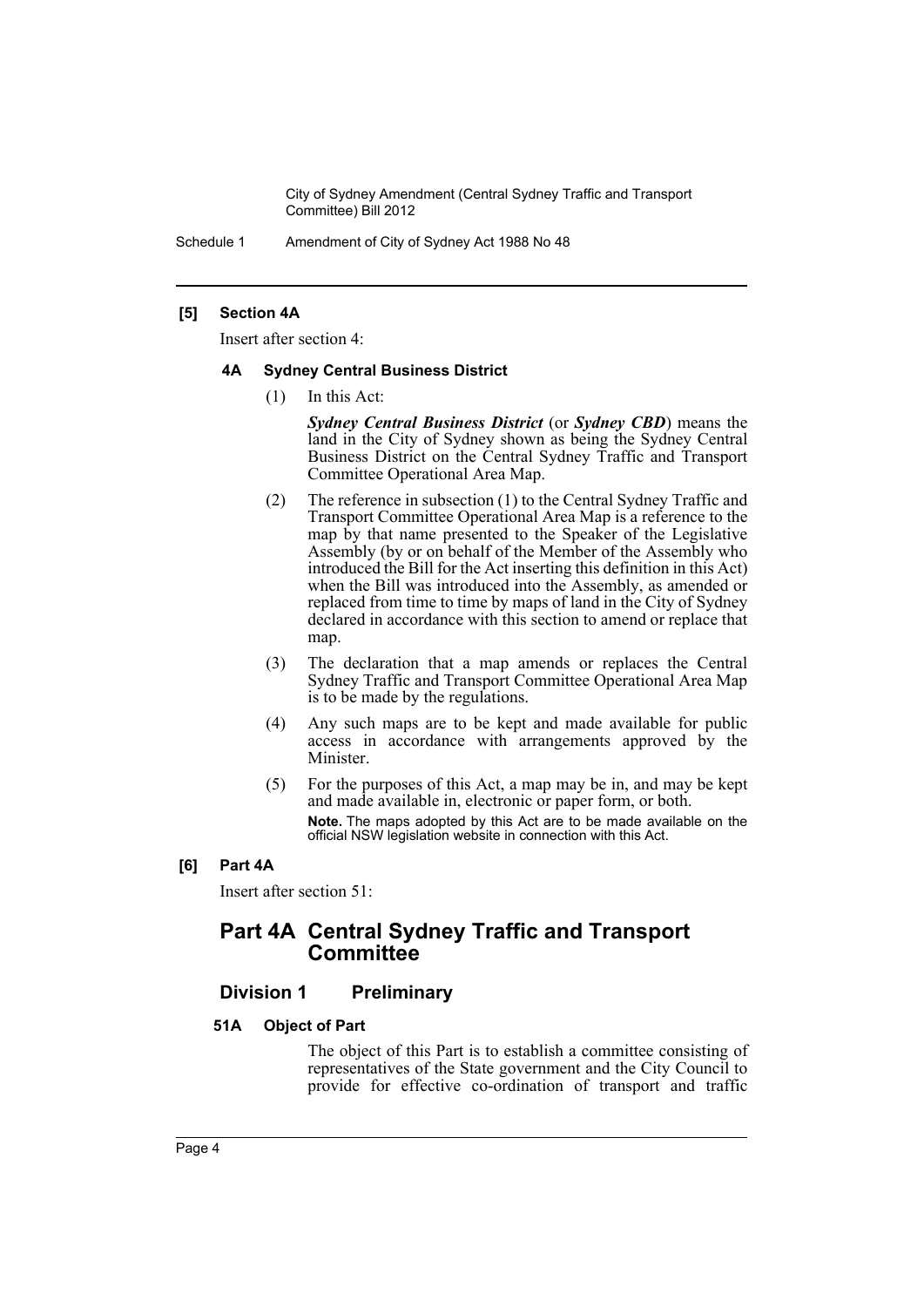Amendment of City of Sydney Act 1988 No 48 Schedule 1

management in so much of the City of Sydney as comprises the Sydney Central Business District.

#### **51B Definitions**

#### In this Part:

*public road* has the same meaning as it has in the *Roads Act 1993*. *road related area* means:

- (a) an area that divides a public road, or
- (b) a footpath or nature strip adjacent to a public road, or
- (c) an area that is open to the public and is designated for use by cyclists or animals, or
- (d) an area that is not a public road and that is open to or used by the public for driving, riding or parking vehicles, or
- (e) a shoulder of a public road, or
- (f) any other area that is open to or used by the public and that has been declared under section 51Q to be an area to which provisions of this Part apply.

*road work*, in relation to a public road or road related area within the meaning of this Part, has the same meaning as it has in relation to a road in the *Roads Act 1993* and *carry out road work* includes carry out any activity in connection with the construction, erection, installation, maintenance, repair, removal or replacement of a road work.

*Sydney CBD parking authority*, in relation to an area within the Sydney CBD, has the same meaning in relation to that area as it has for that area in the *Road Transport (Safety and Traffic Management) Regulation 1999*.

*Sydney CBD roads authority* means the following roads authorities (within the meaning of the *Roads Act 1993*):

- (a) for a public road within the Sydney Central Business District vested in the Barangaroo Delivery Authority that Authority,
- (b) for a public road within the Sydney Central Business District vested in the Sydney Harbour Foreshore Authority—that Authority,
- (c) for any other public road within the Sydney Central Business District other than a public road for which another public authority is declared under the *Roads Act 1993* to be the roads authority—the City Council.

*traffic* includes vehicular, pedestrian and all other forms of traffic.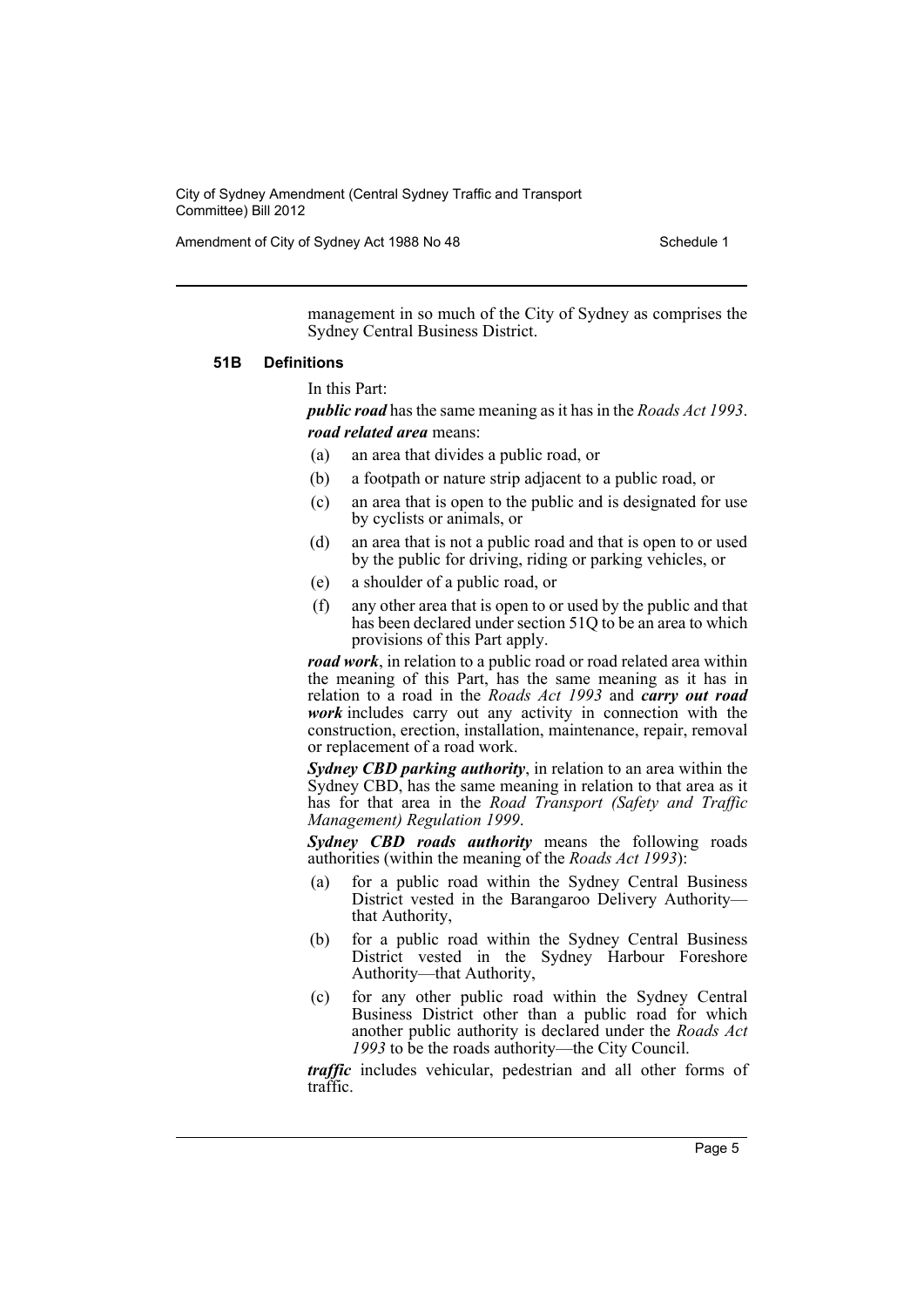Schedule 1 Amendment of City of Sydney Act 1988 No 48

*traffic control facility*, in relation to a public road or road related area within the meaning of this Part, has the same meaning as it has in relation to a road or road related area in Part 6 of the *Transport Administration Act 1988* and *carry out traffic control work* includes carry out any activity in connection with the construction, erection, installation, maintenance, repair, removal or replacement of a traffic control facility.

# **51C Relationship of Part to other Acts**

This Part does not affect the application of any provision of the Planning Act or any traffic and transport legislation except to the extent (if any) as is necessary to give effect to the provisions of this Part.

# **Division 2 Establishment of the Central Sydney Traffic and Transport Committee**

# **51D Central Sydney Traffic and Transport Committee**

- (1) There is established by this Act a committee consisting of representatives of the State government and the City Council to be known as the Central Sydney Traffic and Transport Committee.
- (2) The CSTTC has the functions conferred or imposed on it by or under this or any other Act.
- (3) The CSTTC is, by virtue of this section, a corporation.
- (4) Transport for NSW must provide the CSTTC with such administrative support, including staff and facilities, as is reasonably necessary for CSTTC to exercise its functions.

#### **51E Area of operations and ambit of powers of CSTTC**

- (1) The *area of operations* of the CSTTC means the Sydney Central Business District.
- (2) A function conferred or imposed by or under this Act on the CSTTC may be exercised only in relation to its area of operations.

# **51F Status of CSTTC**

The CSTTC is, for the purposes of any Act, a NSW Government agency.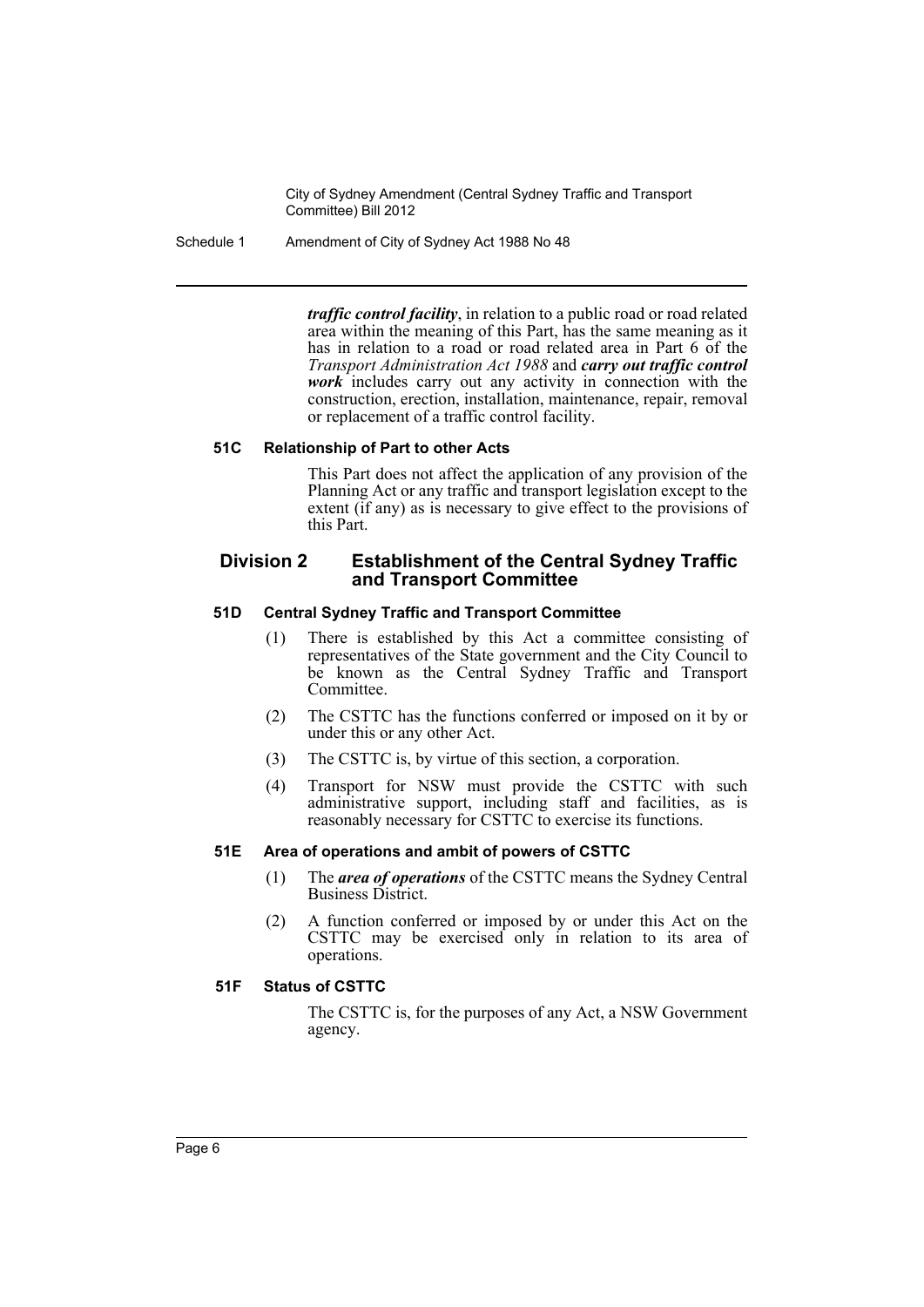Amendment of City of Sydney Act 1988 No 48 Schedule 1

# **51G Members of CSTTC**

- (1) The CSTTC is to consist of the following 7 members:
	- (a) the Director-General of the Department of Transport, who is to be the Chairperson,
	- (b) 3 persons nominated by the City Council and appointed by the Minister,
	- (c) 3 persons representing the State government and appointed by the Minister.
- (2) Schedule 2 contains provisions relating to the members and procedures of CSTTC.

#### **51H Functions of CSTTC**

- (1) CSTTC has the following functions:
	- (a) providing high-level co-ordination of the development of traffic and transport policies, plans and projects affecting the Sydney CBD,
	- (b) assessing the impact of decisions and actions with respect to traffic and transport management within the Sydney CBD on the efficiency and effectiveness of the transport network that provides access to, and movement in, the whole or any part of the Sydney CBD for persons and goods,
	- (c) coordinating the management by Sydney CBD roads authorities and Sydney CBD parking authorities of traffic and transport in the whole or any part of the Sydney CBD,
	- (d) reviewing and approving certain projects within the Sydney CBD having a significant impact on public roads, road related areas, traffic or transport in the whole or any part of the Sydney CBD,
	- (e) promoting the efficiency and safety of the public transport network in the Sydney CBD,
	- (f) such other functions as may be conferred or imposed on it by or under this or any other Act.
- (2) Without limiting the matters it may consider, in exercising its functions the CSTTC is to take into consideration the potential impact of traffic and transport management decisions and actions on the following:
	- (a) the future economic welfare and development of Sydney and the State,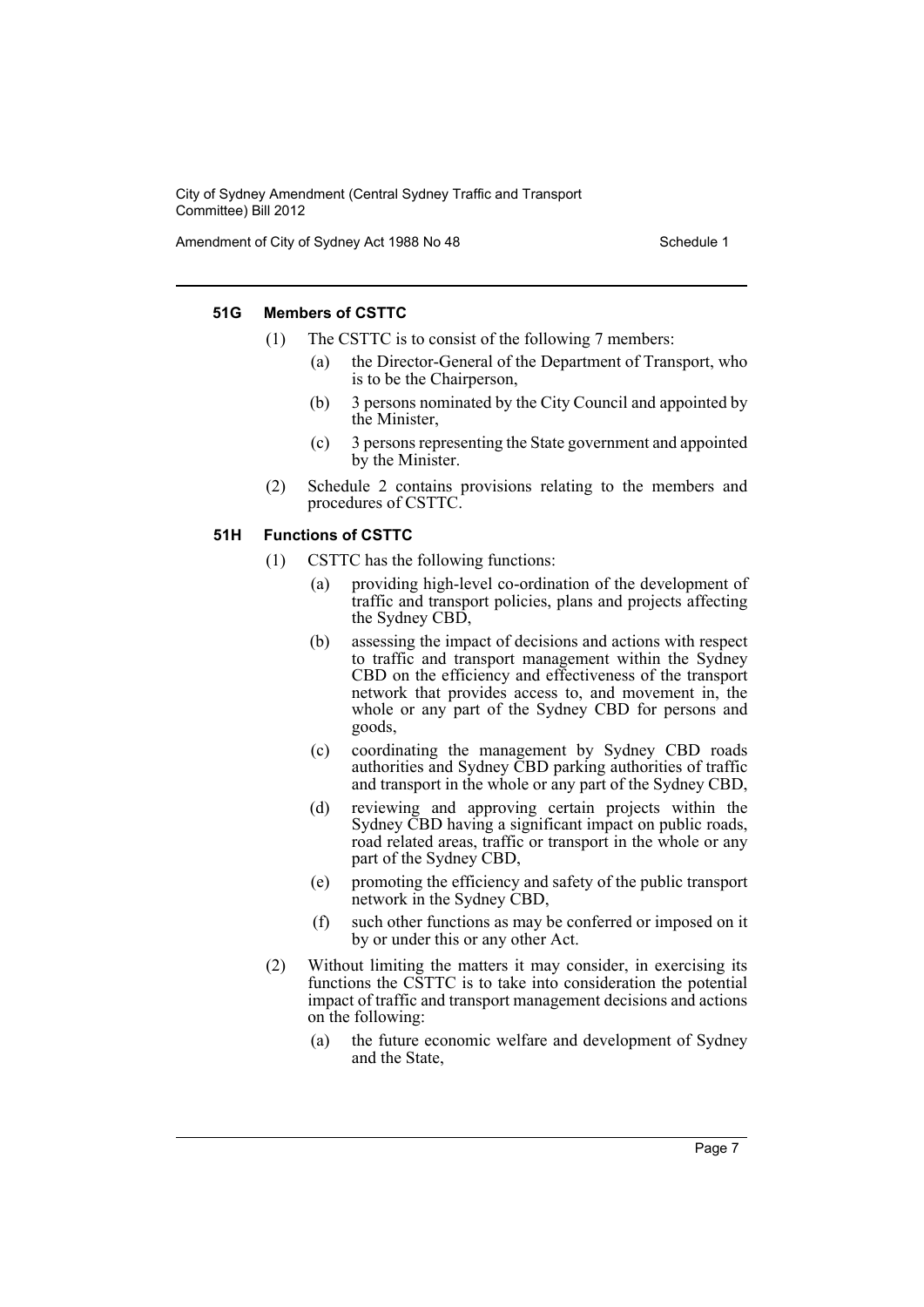- (b) the efficient functioning of businesses in the whole or any part of the Sydney CBD,
- (c) the maintenance of access for freight within the whole or any part of the Sydney CBD,
- (d) the efficiency and traffic safety of the public transport network in the Sydney CBD,
- (e) the needs of commuters, residents, pedestrians and visitors in the whole or any part of the Sydney CBD.
- (3) The CSTTC may, for the purpose of exercising its functions, give such directions under this Part as it considers necessary to a Sydney CBD roads authority or Sydney CBD parking authority.
- (4) The CSTTC is to act as expeditiously as practicable in exercising its functions.

#### **51I Subcommittees**

- (1) The CSTTC may establish subcommittees to assist it in connection with the exercise of any of its functions.
- (2) It does not matter that any or all of the members of a subcommittee are not members of the CSTTC.
- (3) The procedure for the calling of meetings of a subcommittee and for the conduct of business at those meetings are to be as determined by the CSTTC or (subject to any determination of the CSTTC) by the subcommittee.

#### **51J Delegation of CSTTC's functions**

- (1) The CSTTC may delegate to an authorised person any of its functions, other than this power of delegation.
- (2) A delegate may sub-delegate to an authorised person any function delegated by the CSTTC if the delegate is authorised in writing to do so by the CSTTC.
- (3) In this section, *authorised person* means:
	- (a) a member of staff of Transport for NSW or Roads and Maritime Services, or
	- (b) the City Council or the general manager of the City Council, or
	- (c) a person, or committee of persons, of a class approved by the Minister or prescribed by the regulations.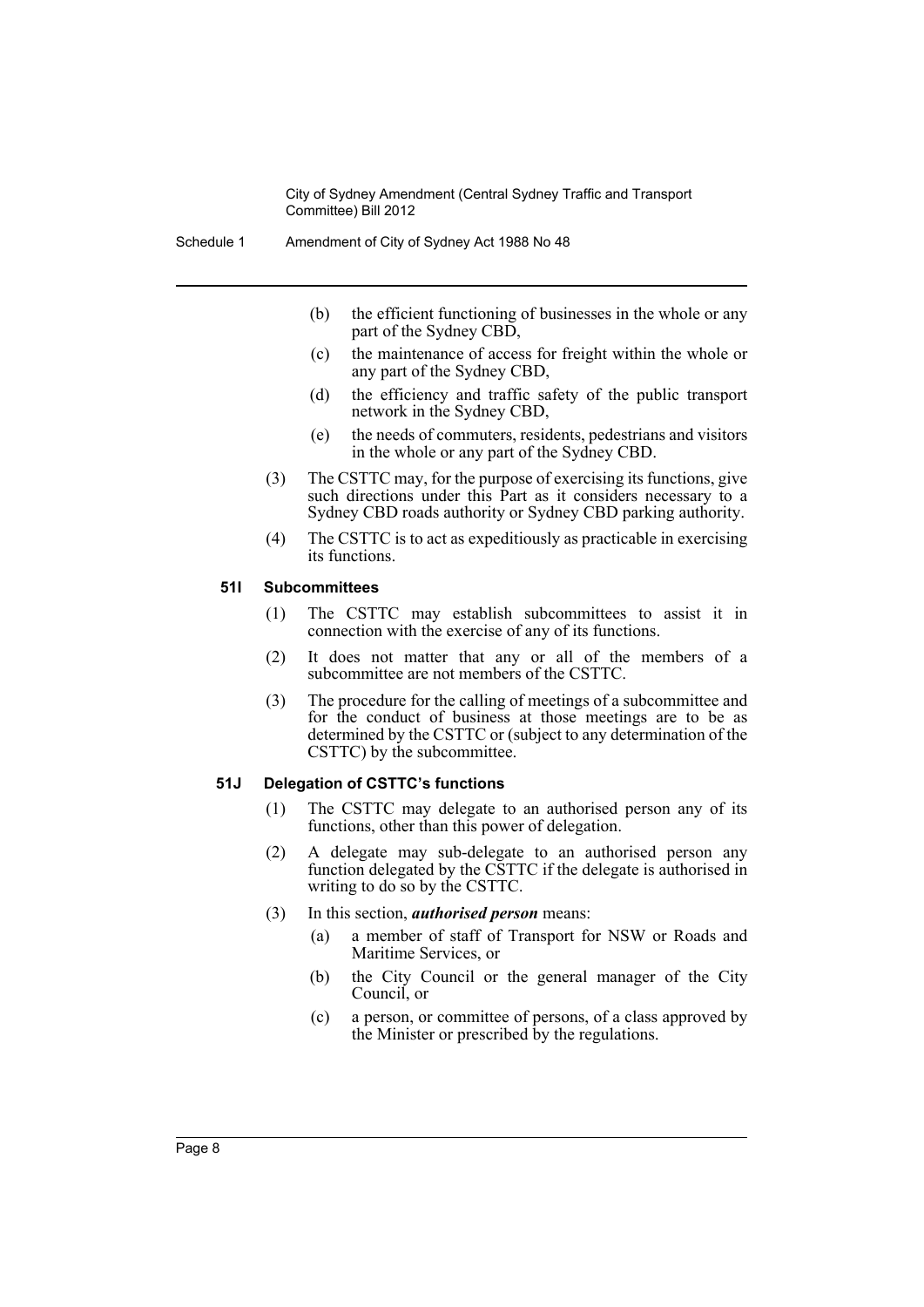Amendment of City of Sydney Act 1988 No 48 Schedule 1

# **Division 3 Powers of CSTTC**

#### **51K Excluded matters**

- (1) The provisions of this Part do not apply to or in respect of any work or scheme carried out or proposed to be carried out on a public road or road related area in the Sydney CBD:
	- (a) by a public sector agency, other than a Sydney CBD roads authority or Sydney CBD parking authority in its capacity as such an authority, or
	- (b) without limiting paragraph (a), by Roads and Maritime Services (whether or not it is exercising a function of a roads authority under section 64 of the *Roads Act 1993*), or
	- (c) in an emergency, or
	- (d) for the purposes of a sporting, cultural or other special event, or
	- (e) in the nature of temporary traffic control measures to facilitate the carrying out of any construction, engineering or demolition work, including the excavation, site preparation or remediation of land, or
	- (f) specified, or of a kind described, in a notice given for the purposes of this paragraph under subsection (2), or
	- (g) in the nature of routine operational maintenance of infrastructure, including, but not limited to, maintenance of roads and road related areas, and the installation or maintenance of water or utility pipes, bus shelters, seating, lighting or street furniture.
- (2) For the purposes of subsection (1) (f), CSTTC may, by notice in writing given to:
	- (a) a Sydney CBD roads authority—specify roadwork or traffic control work, or describe roadwork or traffic control work of a kind, being roadwork or traffic control work that CSTTC considers to be unlikely to have a significant impact on a public road, road related area, traffic or transport within the Sydney CBD, or
	- (b) a Sydney CBD parking authority—specify a scheme with respect to parking, or describe a scheme with respect to parking of a kind, being a scheme that CSTTC considers to be unlikely to significantly alter the availability of on-street parking in the Sydney CBD.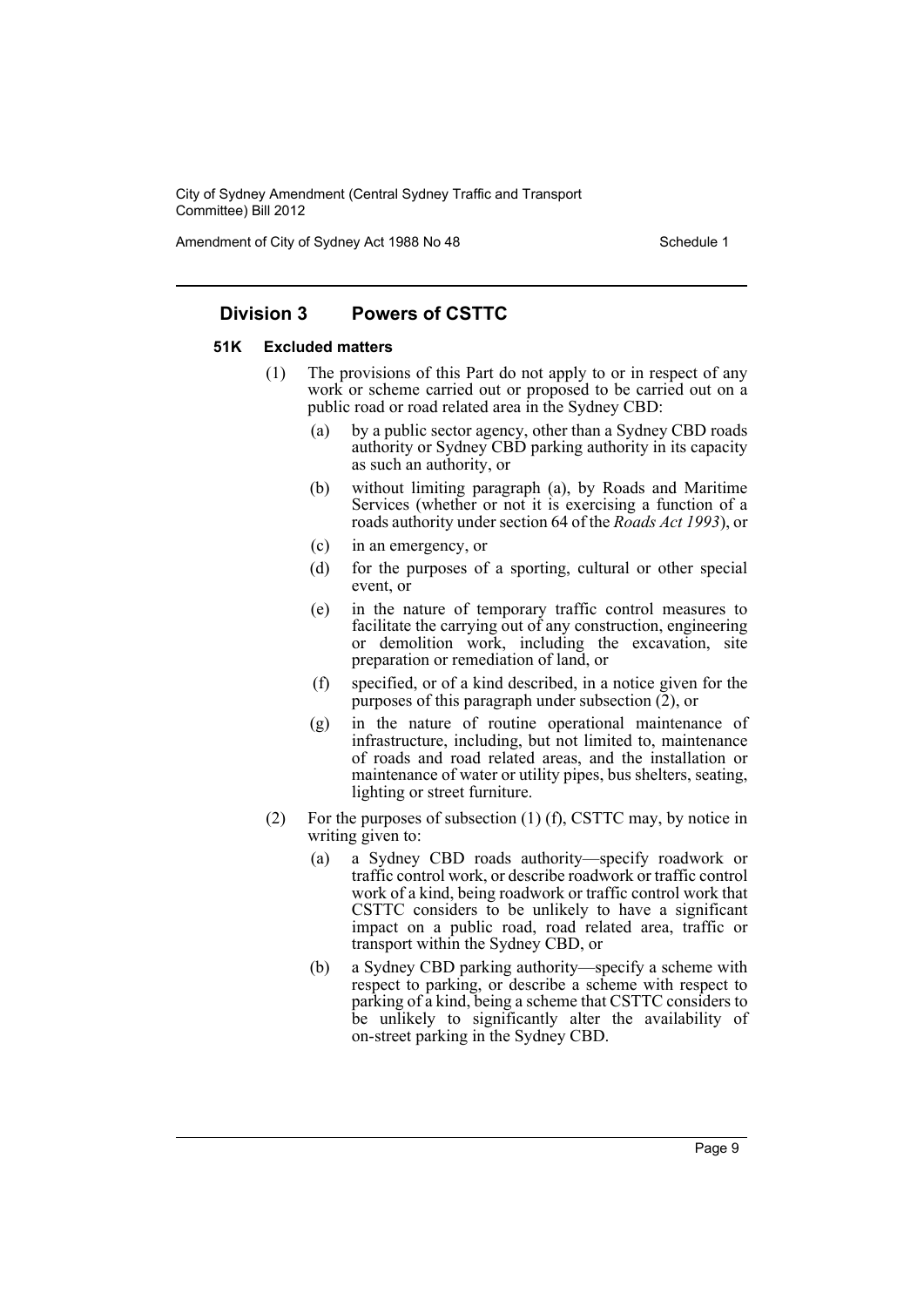Schedule 1 Amendment of City of Sydney Act 1988 No 48

#### **51L Sydney CBD roads authorities to notify CSTTC of proposal to carry out road work and traffic control work**

- (1) A Sydney CBD roads authority may not carry out road work or traffic control work on a public road or road related area within the Sydney CBD unless it has forwarded particulars of the proposed work to CSTTC at least 28 days (or such lesser period as is agreed to by the CSTTC in a particular case) before the proposed commencement of the work.
- (2) If it appears to the CSTTC that the proposed work may have a significant impact on a public road, road related area, traffic or transport within the Sydney CBD, CSTTC may, within that period of 28 days or the agreed lesser period, by an order in writing signed by the Chairperson of CSTTC, direct the Sydney CBD roads authority:
	- (a) to vary the carrying out of the work, or
	- (b) to defer the carrying out of the work for a specified period, or
	- (c) not to carry out the work.
- (3) A Sydney CBD roads authority must comply with any direction given under this section.
- (4) For the assistance of Sydney CBD roads authorities, the CSTTC may from time to time issue guidelines (not inconsistent with subsection (1)), relating to the matters with respect to which particulars are required to be forwarded in order to comply with subsection (1).

#### **51M Sydney CBD parking authorities to notify CSTTC of proposal to carry out certain parking schemes**

- (1) A Sydney CBD parking authority may not establish or operate any scheme under the *Road Transport (Safety and Traffic Management) Act 1999* with respect to parking on any public road or road related area within the Sydney CBD unless it has forwarded particulars of the proposed scheme to CSTTC at least 28 days (or such lesser period as is agreed to by the CSTTC in a particular case) before the proposed scheme is established or operated.
- (2) A reference in subsection (1) to the *operation* of a scheme includes any substantial increase of fees.
- (3) If it appears that the proposed scheme may significantly alter the availability of on-street parking in the Sydney CBD, CSTTC may, within that period of 28 days or the agreed lesser period, by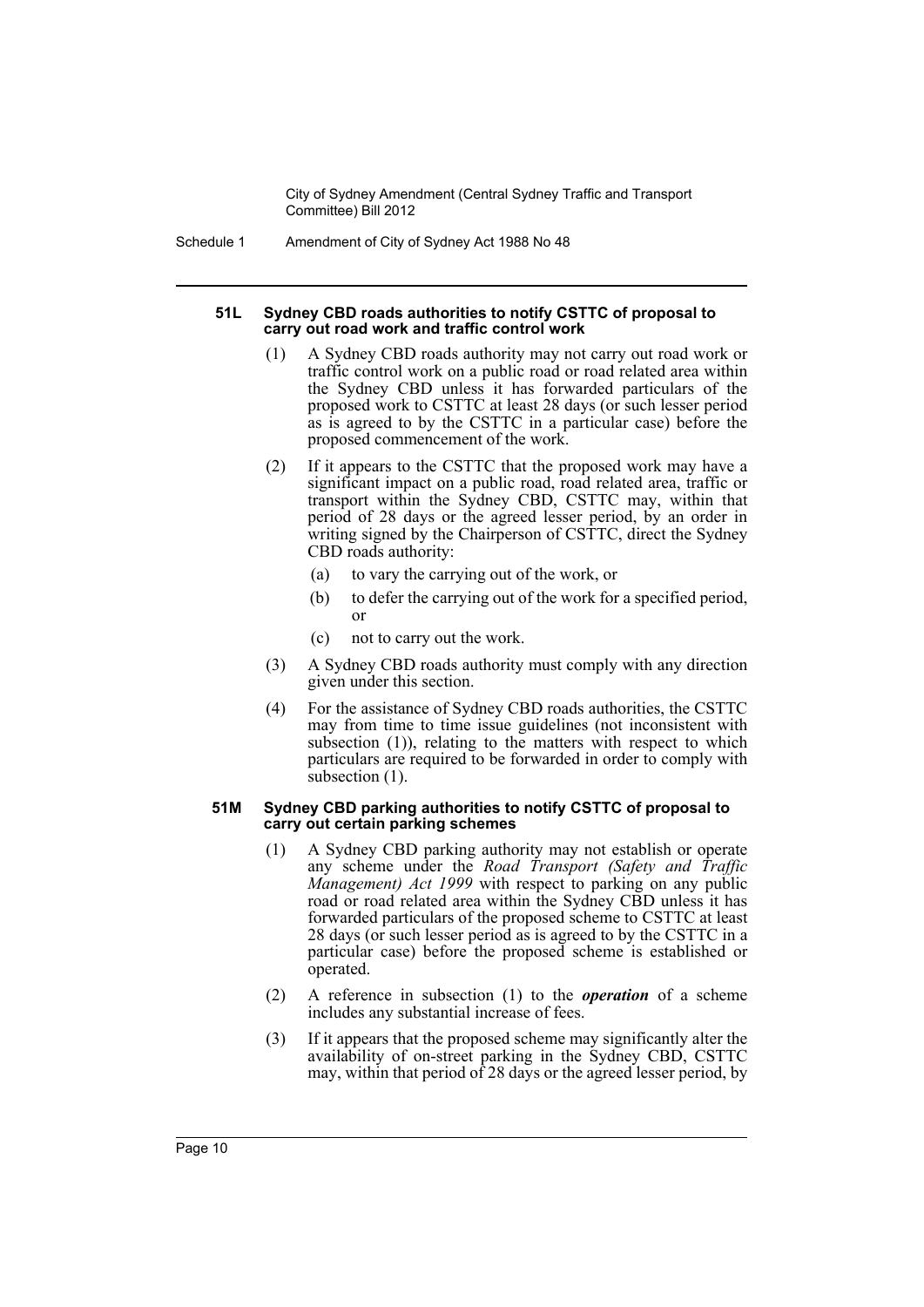Amendment of City of Sydney Act 1988 No 48 Schedule 1

an order in writing signed by the Chairperson of CSTTC, direct the Sydney CBD parking authority:

- (a) to vary the proposal, or
- (b) to defer the establishment or operation of the scheme for a specified period, or
- (c) not to carry out the proposal.
- (4) A Sydney CBD parking authority must comply with any direction given under this section.
- (5) A Sydney CBD parking authority must comply with a direction given under this section even if the scheme concerned has been established or operated in accordance with an approval given by, or guidelines of, Roads and Maritime Services.
- (6) For the assistance of Sydney CBD parking authorities, the CSTTC may from time to time issue guidelines (not inconsistent with subsection (1)), relating to the matters with respect to which particulars are required to be forwarded in order to comply with subsection  $(1)$ .

#### **51N Planning proposals having a significant impact on traffic and transport in the Sydney CBD**

- (1) The Planning Committee must consult the CSTTC before it exercises a function under Part 4 that will result in the making of a decision that will require, or that might reasonably be expected to require, the carrying out of road works or traffic control works that are likely to have a significant impact on traffic and transport in the Sydney CBD.
- (2) The Planning Committee must take into consideration any representations made by the CSTTC within the period of 21 days (or such other period as is agreed to by the CSTTC and the Planning Committee in a particular case) after consultation takes place.
- (3) The Planning Committee may delegate to a subcommittee of the Planning Committee, or the general manager or another member of the staff of the City Council, any of its functions under this section other than this power of delegation. A delegation can be given subject to conditions. A delegation does not (despite section 38) require the approval of the Minister administering that section.
- (4) The failure of the Planning Committee to comply with this section does not invalidate or otherwise affect any decision made by the Planning Committee.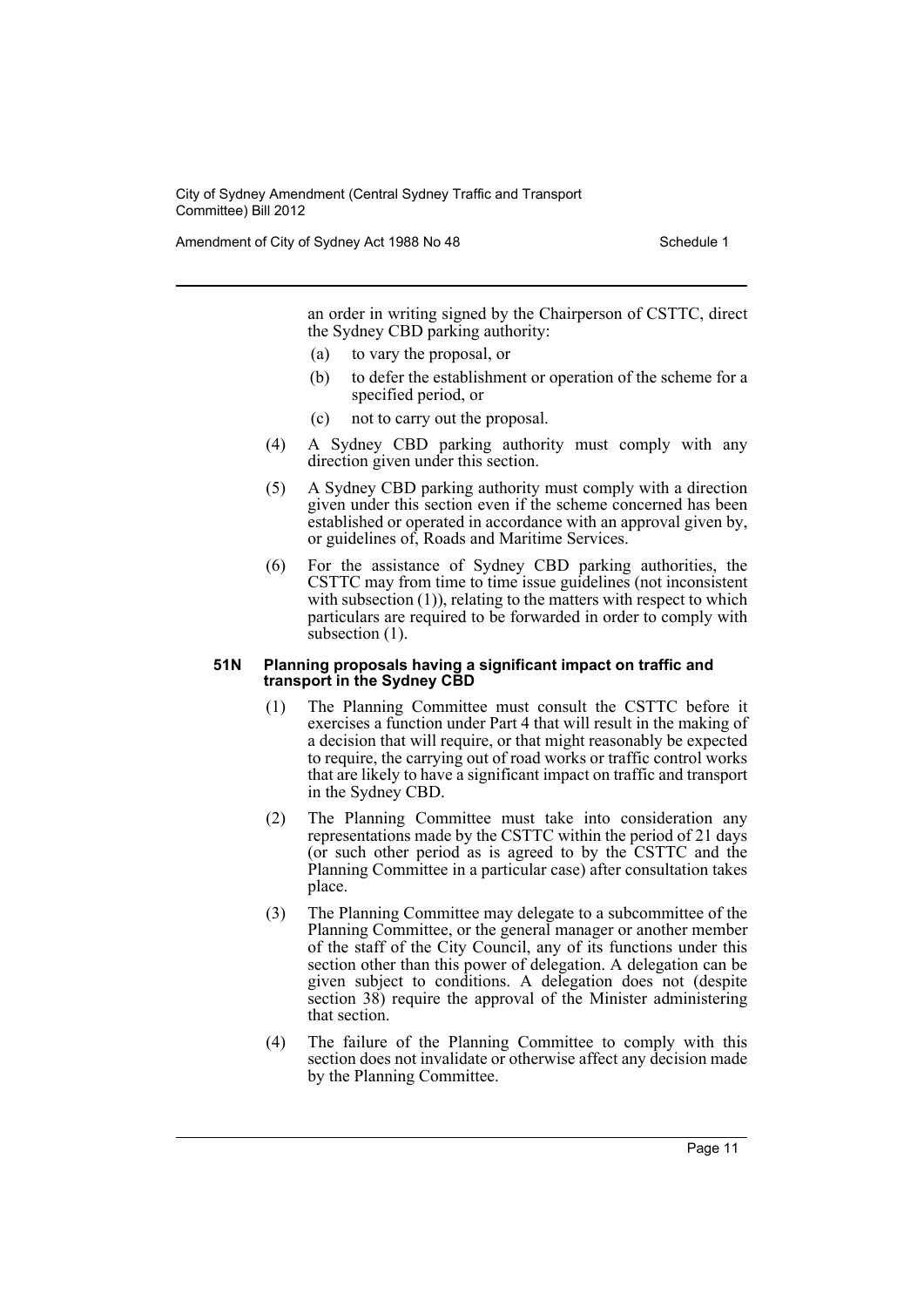Schedule 1 Amendment of City of Sydney Act 1988 No 48

#### **51O Access to records etc of roads and parking authorities**

The CSTTC is entitled to have access to, and to make copies of and take extracts from, records of any Sydney CBD roads authority or Sydney CBD parking authority relevant to the exercise of its functions.

#### **51P Disputes between CSTTC and Sydney CBD roads and parking authorities**

- (1) Any dispute arising under this Part between a Sydney CBD roads authority and the CSTTC is to be resolved by consultation:
	- (a) in the case of the Barangaroo Delivery Authority between the Minister responsible for the Authority and the Minister administering this Part or, if agreement cannot be reached, by the Premier, or
	- (b) in the case of the Sydney Harbour Foreshore Authority between the Minister responsible for the Authority and the Minister administering this Part or, if agreement cannot be reached, by the Premier, or
	- (c) in the case of the City Council—between the Minister administering the *Local Government Act 1993* and the Minister administering this Part or, if agreement cannot be reached, by the Premier.
- (2) Any dispute arising under this Part between a Sydney CBD parking authority and the CSTTC is to be resolved by consultation between the Minister responsible for the relevant authority and the Minister administering this Part or, if agreement cannot be reached, by the Premier.
- (3) In this section, a reference to the Minister responsible for a Sydney CBD parking authority is a reference to:
	- (a) in the case of the City Council, the Minister administering the *Local Government Act 1993*, and
	- (b) in the case of a declared organisation that is constituted by or under an Act, the Minister administering that Act, and
	- (c) in the case of a Government Department, the Minister responsible for that Department.

#### **51Q Power to include or exclude areas from operational area**

(1) The Premier may declare, by order published on the NSW legislation website, that this Part, or any specified provision of this Part: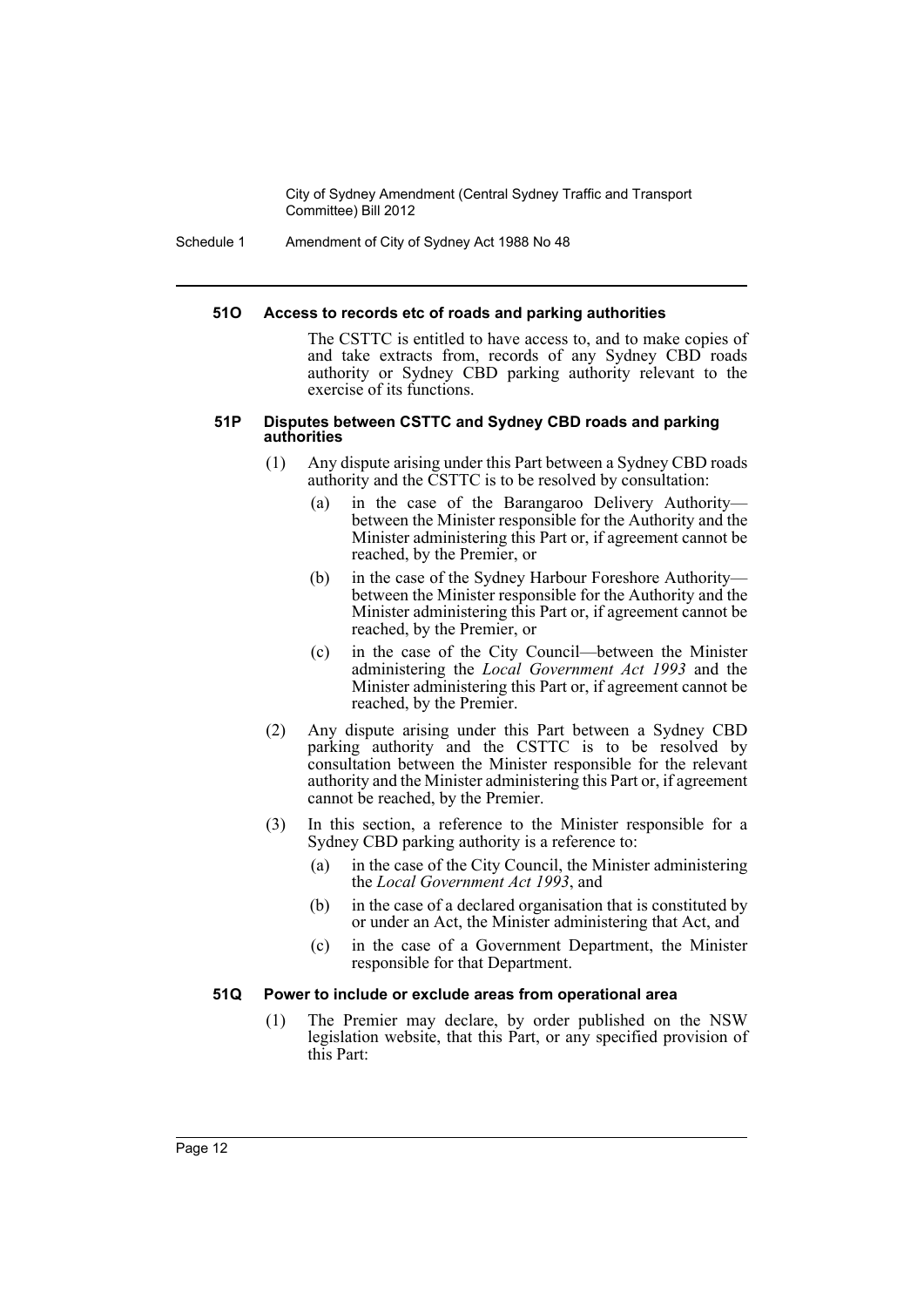Amendment of City of Sydney Act 1988 No 48 Schedule 1

- (a) applies to a specified area of the Sydney CBD that is open to or used by the public, or
- (b) does not apply to a specified public road or road related area.
- (2) The declaration has effect until it is revoked, or for the period specified in the declaration.

# **[7] Schedule 2**

Insert after Schedule 1:

# **Schedule 2 Provisions relating to members and procedures of Central Sydney Traffic and Transport Committee**

# **1 Definitions**

In this Schedule:

*appointed member* means a person who is appointed as a member of CSTTC by the Minister.

*member* means a member of CSTTC.

# **2 Alternate members**

- (1) The Director-General of the Department of Transport may, from time to time, appoint a member of staff of Transport for NSW to be his or her alternate as a member.
- (2) A nominee of the City Council may, from time to time, with the approval of the City Council, appoint a person to be his or her alternate as a member.
- (3) A person appointed to represent the State government may, from time to time, with the approval of the Minister, appoint a person to be his or her alternate as a member.
- (4) In the absence of a member, the member's alternate may, if available, act in the place of the member.
- (5) While acting in the place of a member, a person has all the functions of the member and is taken to be the member.

#### **3 Term of office**

Subject to this Schedule, an appointed member holds office for such period (not exceeding  $\hat{3}$  years) as is specified in the member's instrument of appointment, and is eligible for re-appointment.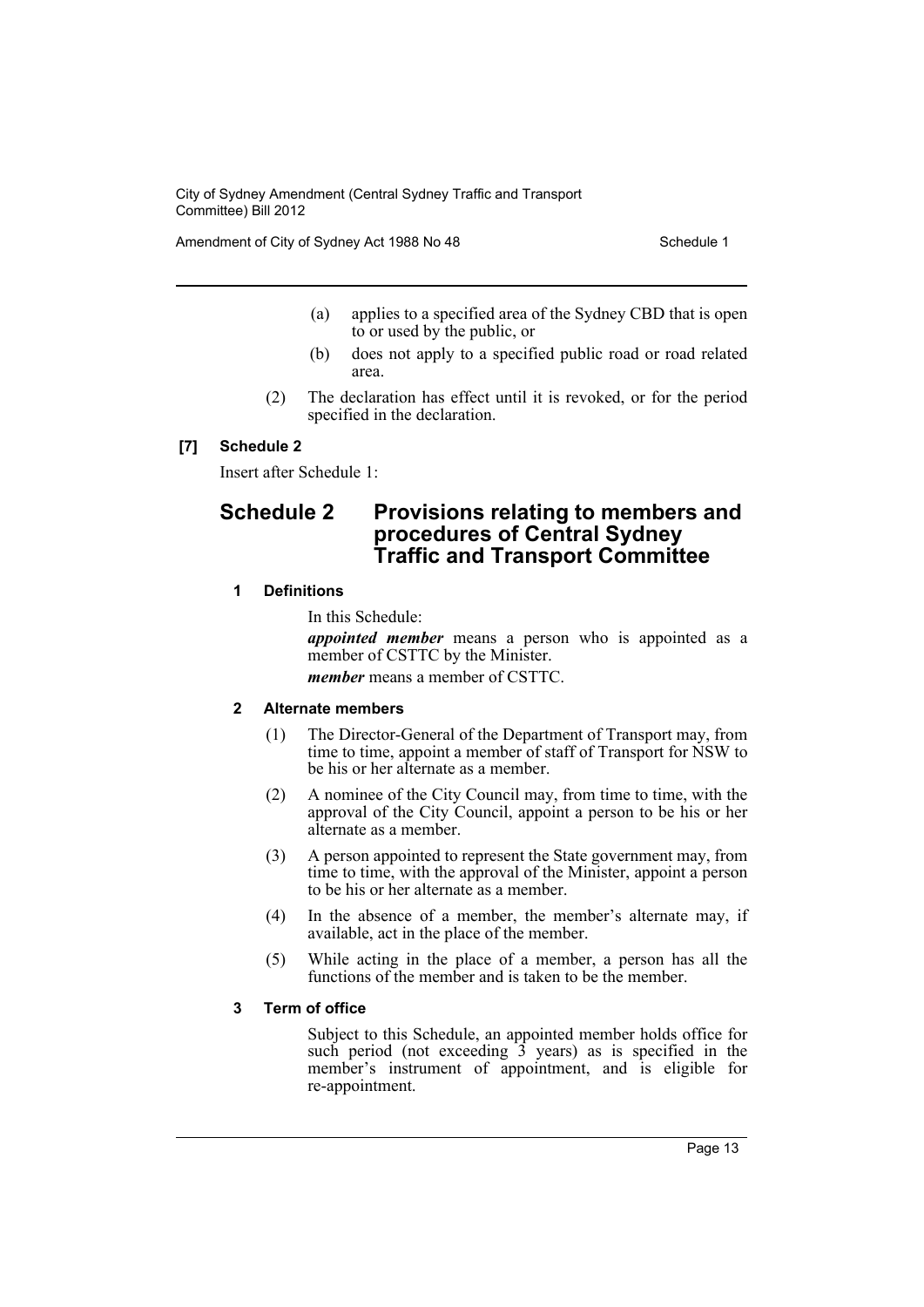Schedule 1 Amendment of City of Sydney Act 1988 No 48

# **4 Vacancy in office**

- (1) The office of an appointed member becomes vacant if the member:
	- (a) dies, or
	- (b) completes a term of office and is not re-appointed, or
	- (c) resigns the office by instrument in writing addressed to the Minister, or
	- (d) in the case of a member appointed under section 51G (1) (b)—has his or her nomination revoked by the City Council under subclause (2), or
	- (e) is removed from office by the Minister under this clause, or
	- (f) absents himself or herself from 4 consecutive meetings of the CSTTC of which reasonable notice has been given to the member personally or in the ordinary course of post, unless:
		- (i) the CSTTC has granted the member leave to be absent from those meetings, or
		- (ii) within 4 weeks after the last of those meetings, the member is excused by the CSTTC for having been absent from those meetings, or
	- (g) becomes bankrupt, applies to take the benefit of any law for the relief of bankrupt or insolvent debtors, compounds with his or her creditors or makes an assignment of his or her remuneration for their benefit, or
	- (h) becomes a mentally incapacitated person, or
	- (i) is convicted in New South Wales of an offence that is punishable by imprisonment for 12 months or more or is convicted elsewhere than in New South Wales of an offence that, if committed in New South Wales, would be an offence so punishable.
- (2) The City Council may, by instrument in writing addressed to the Minister, revoke the nomination of a member appointed under section  $51G(1)$  (b).
- (3) The Minister may remove an appointed member from office at any time.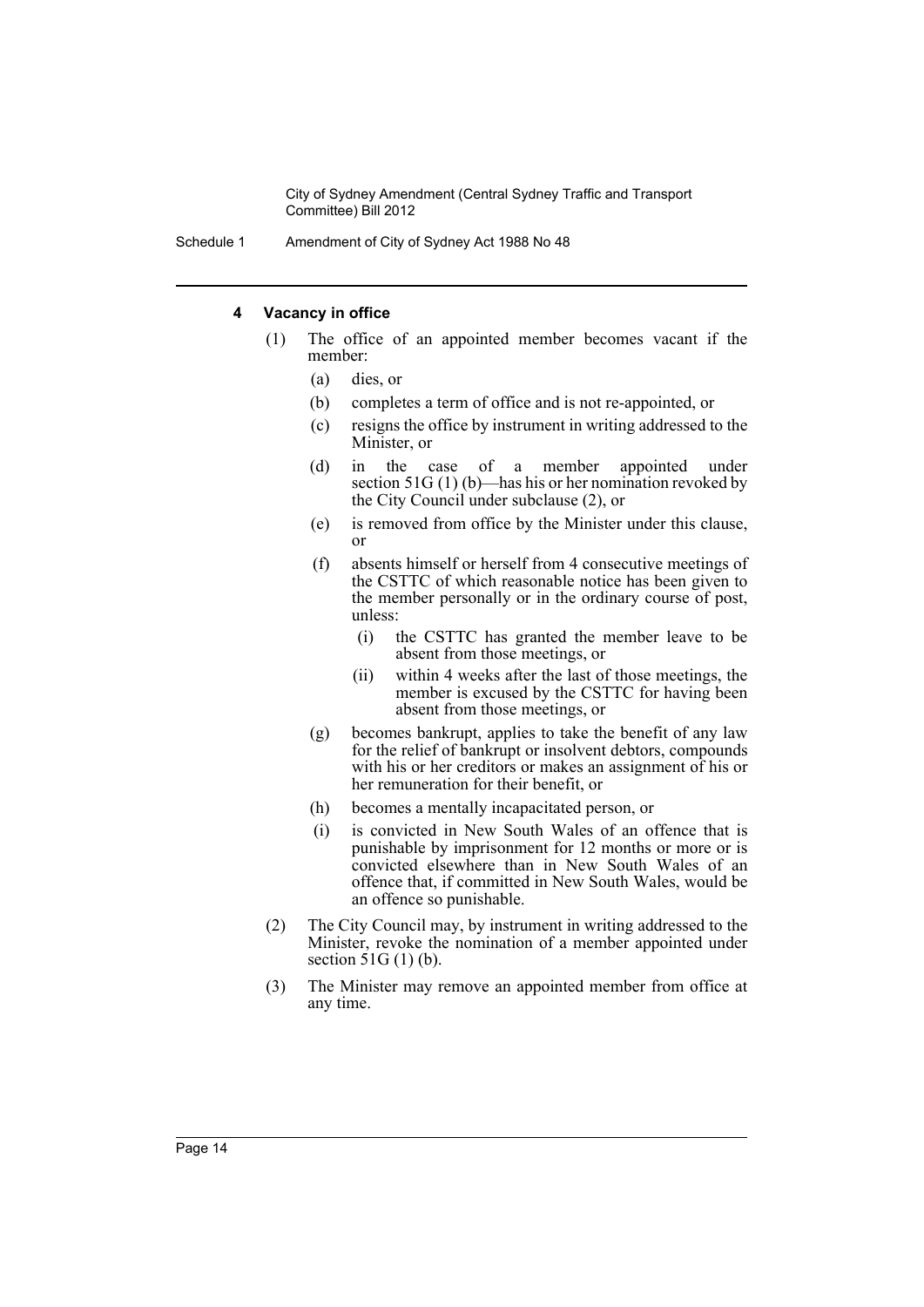Amendment of City of Sydney Act 1988 No 48 Schedule 1

### **5 Liability of members and others**

No matter or thing done by the CSTTC, any member or any person acting under the direction of CSTTC, if the matter or thing was done in good faith for the purpose of executing this or any other Act, subjects the member or person so acting personally to any action, liability, claim or demand.

# **6 Filling of vacancy of member**

If the office of an appointed member becomes vacant, a person is, subject to this Act, to be appointed to fill the vacancy.

# **7 General procedure**

The procedure for the calling of meetings of the CSTTC and for the conduct of business at those meetings is, subject to this Act and the regulations, to be as determined by the CSTTC.

# **8 Meetings of CSTTC**

- (1) The CSTTC must hold at least 4 meetings in each calendar year.
- (2) Meetings of CSTTC (other than meetings referred to in clause 15) are to be open to the public, except as provided by subclause (3).
- (3) If CSTTC is satisfied that it is not in the public interest for a meeting to be open to the public because of the confidential nature of any matter or topic to be included on the agenda for the meeting or for any other reason, it may direct as follows:
	- (a) that the part of the meeting that relates to that matter or topic be closed to the public,
	- (b) that only certain persons may be present during that part of the meeting.
- (4) CSTTC is to give reasonable notice of meetings that are required by this clause to be open to the public.

# **9 Inclusion of items in agenda for meeting**

Any 2 members of the CSTTC may notify the Chairperson of a matter or topic to be included in the agenda for a meeting of the CSTTC and the Chairperson is to ensure that the matter or topic is included in the agenda.

# **10 Quorum**

The quorum for a meeting of the CSTTC is 4 of its members.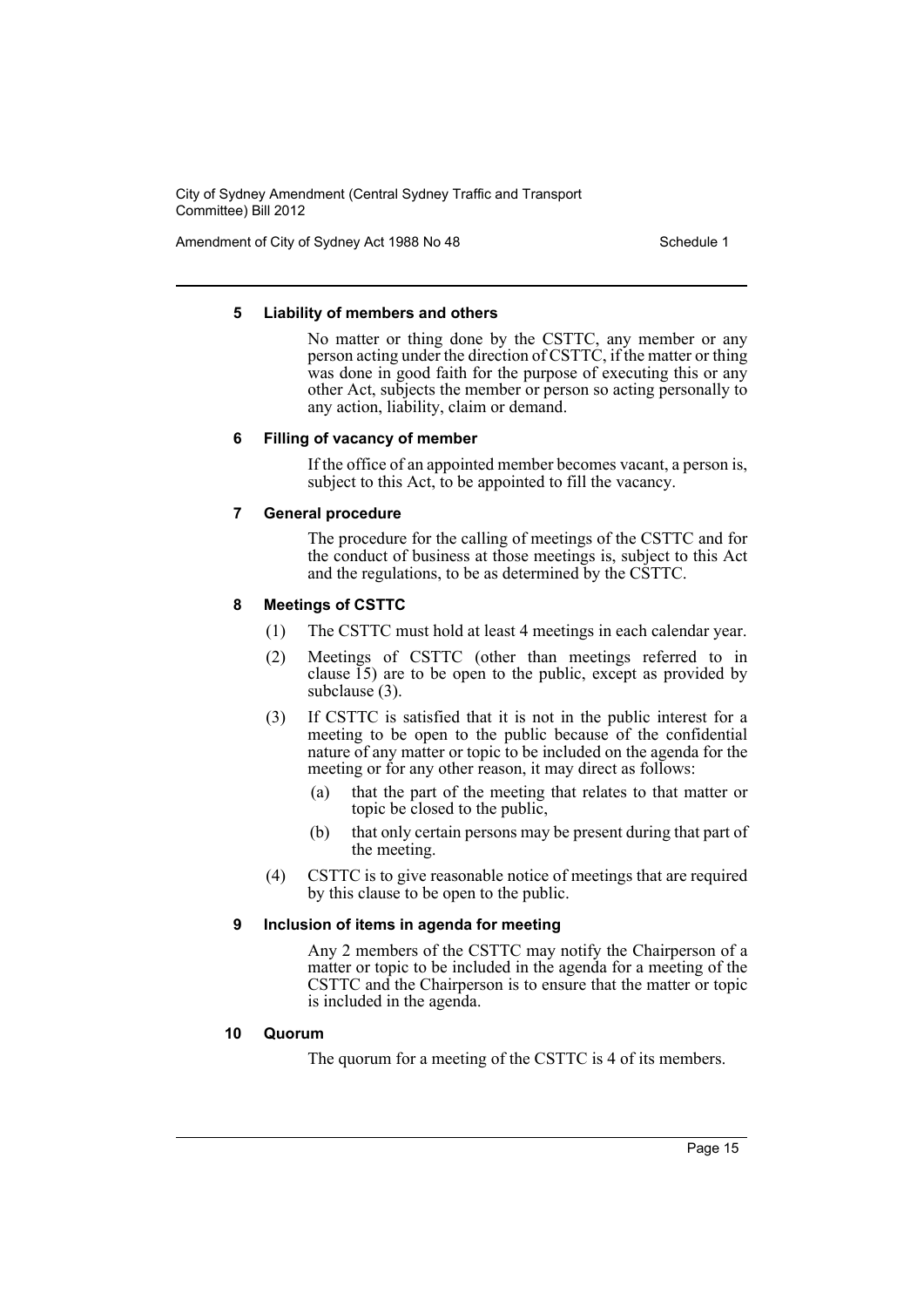Schedule 1 Amendment of City of Sydney Act 1988 No 48

# **11 Voting**

A decision supported by a majority of the votes cast at a meeting of the CSTTC at which a quorum is present is the decision of the CSTTC.

#### **12 Remuneration**

- (1) An appointed member, or alternate, appointed under section  $\overline{5}1G(1)$  (b) is entitled to be paid such remuneration (including travelling and subsistence allowances), if any, as the City Council may from time to time determine in respect of the member.
- (2) The remuneration of a member or alternate referred to in subclause (1) is to be paid from the consolidated fund of the City Council.
- (3) An appointed member, or alternate, appointed under section 51G(1) (c) is entitled to be paid such remuneration (including travelling and subsistence allowances), if any, as the Minister may from time to time determine in respect of the member.
- (4) Remuneration under this clause is not to be paid to an appointed member, or alternate, who is a State government employee.

# **13 Effect of certain other Acts**

- (1) Chapter 2 of the *Public Sector Employment and Management Act 2002* does not apply to or in respect of the appointment of an appointed member.
- (2) If by or under any Act provision is made:
	- (a) requiring a person who is the holder of a specified office to devote the whole of his or her time to the duties of that office, or
	- (b) prohibiting the person from engaging in employment outside the duties of that office,

the provision does not operate to disqualify the person from holding that office and also the office of an appointed member or from accepting and retaining any remuneration payable to the person under this Act as a member.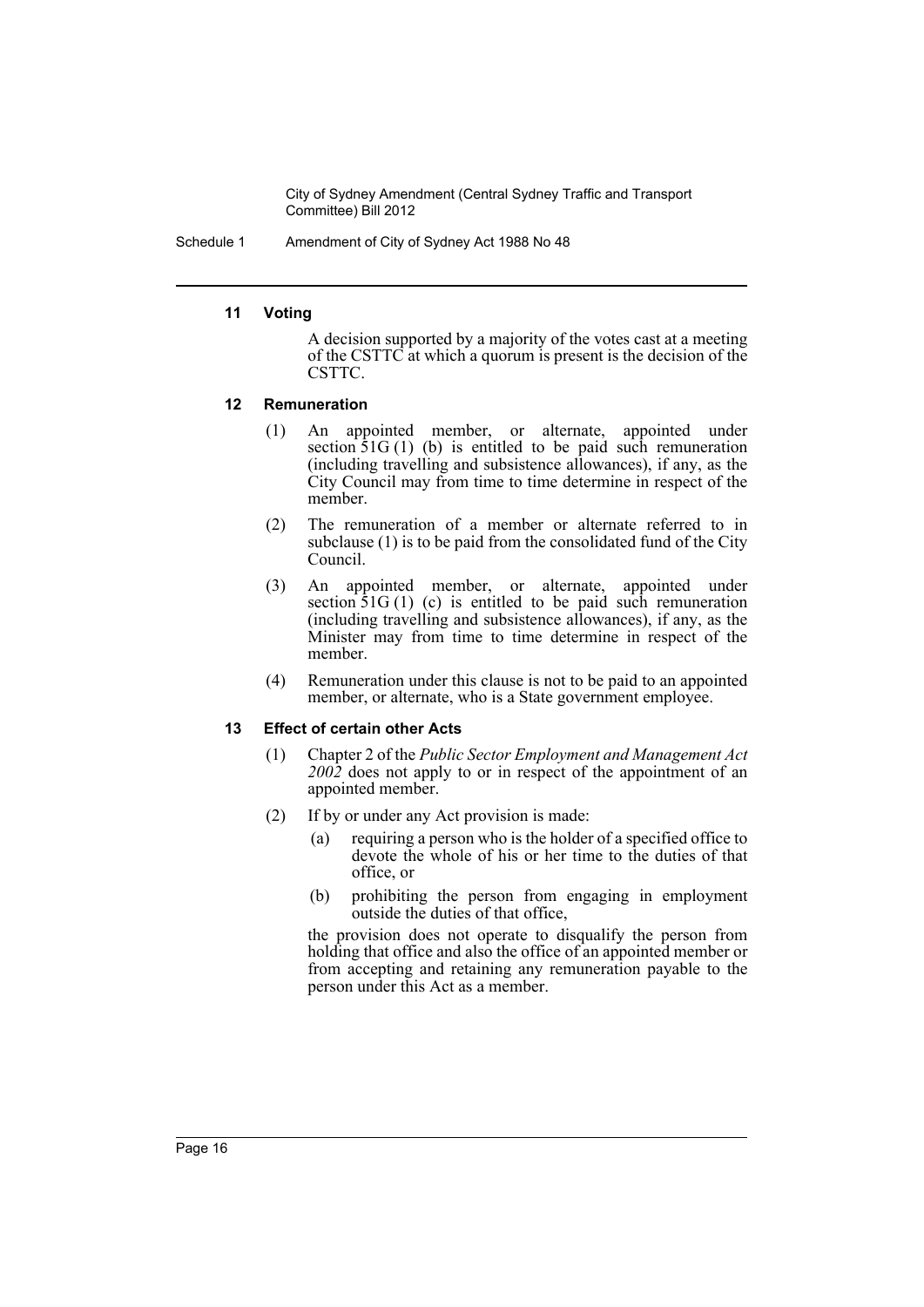Amendment of City of Sydney Act 1988 No 48 Schedule 1

### **14 Disclosure of pecuniary interests**

- (1) If:
	- (a) a member has a direct or indirect pecuniary interest in a matter being considered or about to be considered at a meeting of the CSTTC, and
	- (b) the interest appears to raise a conflict with the proper performance of the member's duties in relation to the consideration of the matter,

the member must, as soon as possible after the relevant facts have come to the member's knowledge, disclose the nature of the interest at a meeting of the CSTTC.

- (2) A disclosure by a member at a meeting of the CSTTC that the member:
	- (a) is a member, or is in the employment, of a specified company or other body, or
	- (b) is a partner, or is in the employment, of a specified person, or
	- (c) has some other specified interest relating to a specified company or other body or to a specified person,

is a sufficient disclosure of the nature of the interest in any matter relating to that company or other body or to that person which may arise after the date of the disclosure and which is required to be disclosed under subclause (1).

- (3) Particulars of any disclosure made under this clause must be recorded by the CSTTC in a book kept for the purpose and that book must be open at all reasonable hours to inspection by any person on payment of the fee determined by the CSTTC.
- (4) After a member has disclosed the nature of an interest in any matter, the member must not, unless the Minister or the CSTTC otherwise determines:
	- (a) be present during any deliberation of the CSTTC with respect to the matter, or
	- (b) take part in any decision of the CSTTC with respect to the matter.
- (5) For the purposes of the making of a determination by the CSTTC under subclause (4), a member who has a direct or indirect pecuniary interest in a matter to which the disclosure relates must not:
	- (a) be present during any deliberation of the CSTTC for the purpose of making the determination, or